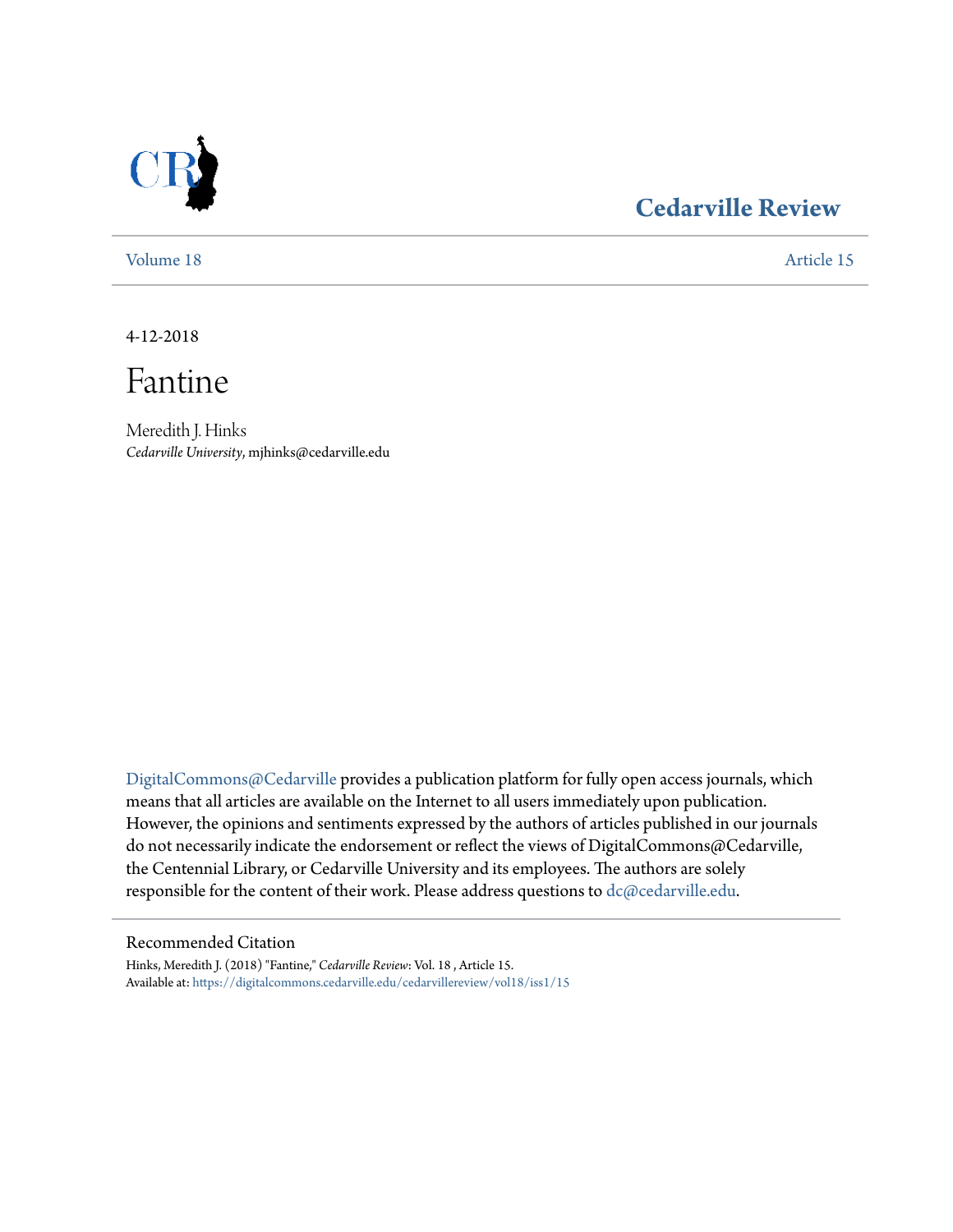### Fantine

Browse the contents of [this issue](https://digitalcommons.cedarville.edu/cedarvillereview/vol18/iss1) of *Cedarville Review*.

Please see the Editors' Foreword - [A Christian Response to Art and Literature: A Very Short Guide to Images](http://digitalcommons.cedarville.edu/cedarvillereview/vol18/iss1/1/) [and Texts](http://digitalcommons.cedarville.edu/cedarvillereview/vol18/iss1/1/)

#### **Description (Optional)**

"Great grief is a divine and terrible radiance which transfigures the wretched. At that moment, Fantine had again become beautiful." -- Victor Hugo, Les Miserables

Graphite on paper

# **Creative Commons License**

This work is licensed under a [Creative Commons Attribution-Noncommercial-No Derivative Works 4.0](http://creativecommons.org/licenses/by-nc-nd/4.0/) [License.](http://creativecommons.org/licenses/by-nc-nd/4.0/)

#### **About the Contributor (Optional)**

Meredith Hinks is a sophomore Studio Art major at Cedarville University. She loves working in a variety of mediums, and often takes her inspiration from classic literature.

Follow this and additional works at: [https://digitalcommons.cedarville.edu/cedarvillereview](https://digitalcommons.cedarville.edu/cedarvillereview?utm_source=digitalcommons.cedarville.edu%2Fcedarvillereview%2Fvol18%2Fiss1%2F15&utm_medium=PDF&utm_campaign=PDFCoverPages)

Part of the <u>[Art and Design Commons](http://network.bepress.com/hgg/discipline/1049?utm_source=digitalcommons.cedarville.edu%2Fcedarvillereview%2Fvol18%2Fiss1%2F15&utm_medium=PDF&utm_campaign=PDFCoverPages)</u>

This art is available in Cedarville Review: [https://digitalcommons.cedarville.edu/cedarvillereview/vol18/iss1/15](https://digitalcommons.cedarville.edu/cedarvillereview/vol18/iss1/15?utm_source=digitalcommons.cedarville.edu%2Fcedarvillereview%2Fvol18%2Fiss1%2F15&utm_medium=PDF&utm_campaign=PDFCoverPages)